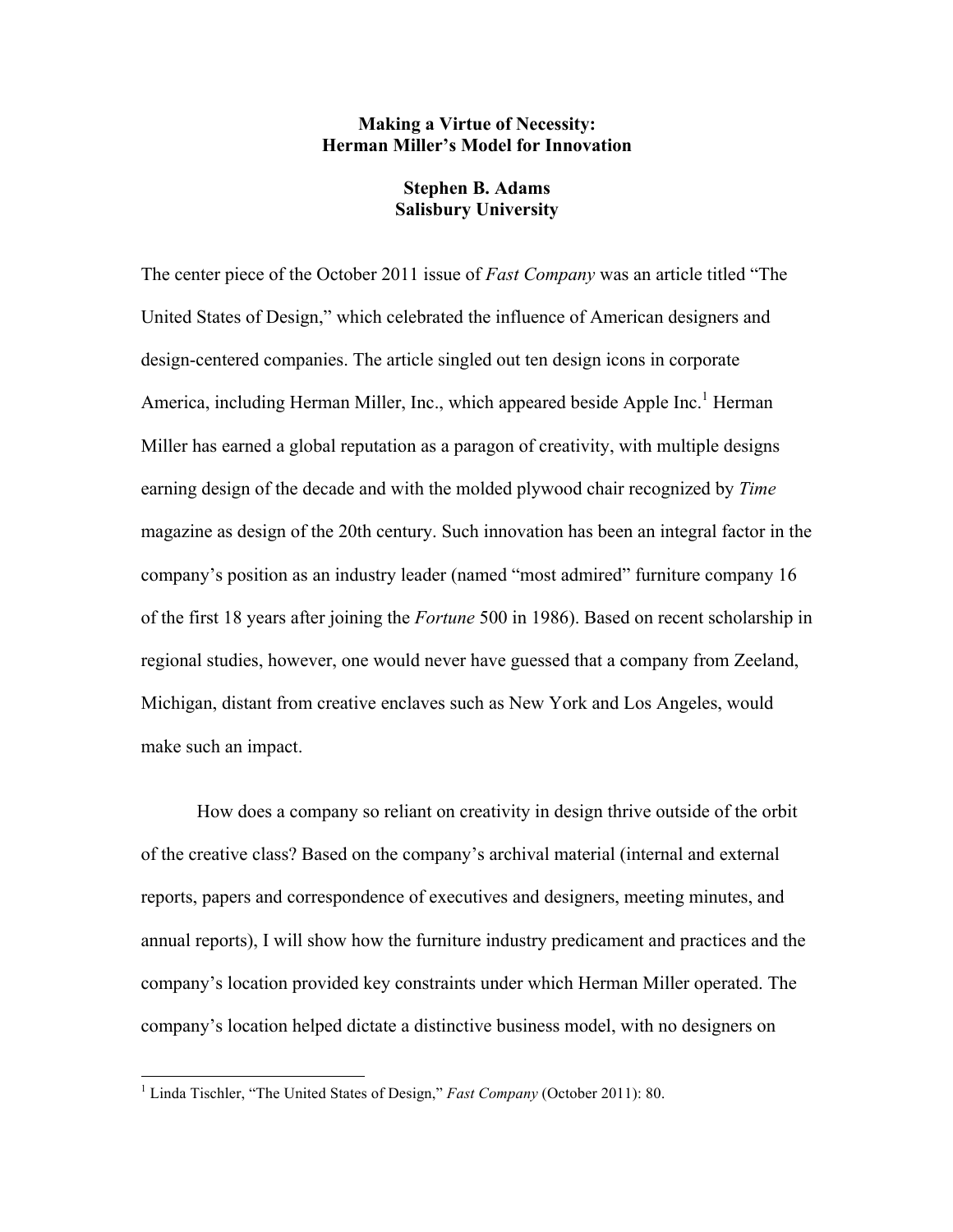staff and where none of the designers doing work for Herman Miller had exclusive agreements. The result was surrender of a substantial portion of the firm's strategic direction to outsiders, who in turn identified with the firm. Herman Miller established this model during the mid-twentieth century high tide of vertical integration in America. Decades later, the company would be better positioned than many other firms when the information revolution, among other factors, helped encourage the disintegration of the monolithic corporate model. The company's adaptation to its distance from preferred locations for the creative class positioned the firm to initiate and benefit from disruptive innovation rather than be victimized by it.

### **Change Without Innovation**

American corporate folklore tends to fall into one of two types of plotlines: either an immaculate conception (born perfect and then the extended shadow of the founder) or a "road to Damascus" moment where a benighted leader has a transformative experience, after which the company is never the same. There was nothing immaculate about the conception of Herman Miller. In 1905, the Star Furniture Company was established as a manufacturer of traditional furniture, for department stores such as Sears Roebuck and Marshall Field.<sup>2</sup> The key individual in the history of the firm would be D. J. De Pree, who began performing office duties for the company after graduating from high school in 1909. De Pree had served as general manager for four years in 1923 when his father-inlaw (Herman Miller) acquired a controlling interest in the firm, and De Pree renamed the firm in his honor.

 <sup>2</sup> John Berry, *Herman Miller: The Purpose of Design* (Rizzoli, 2004): 2.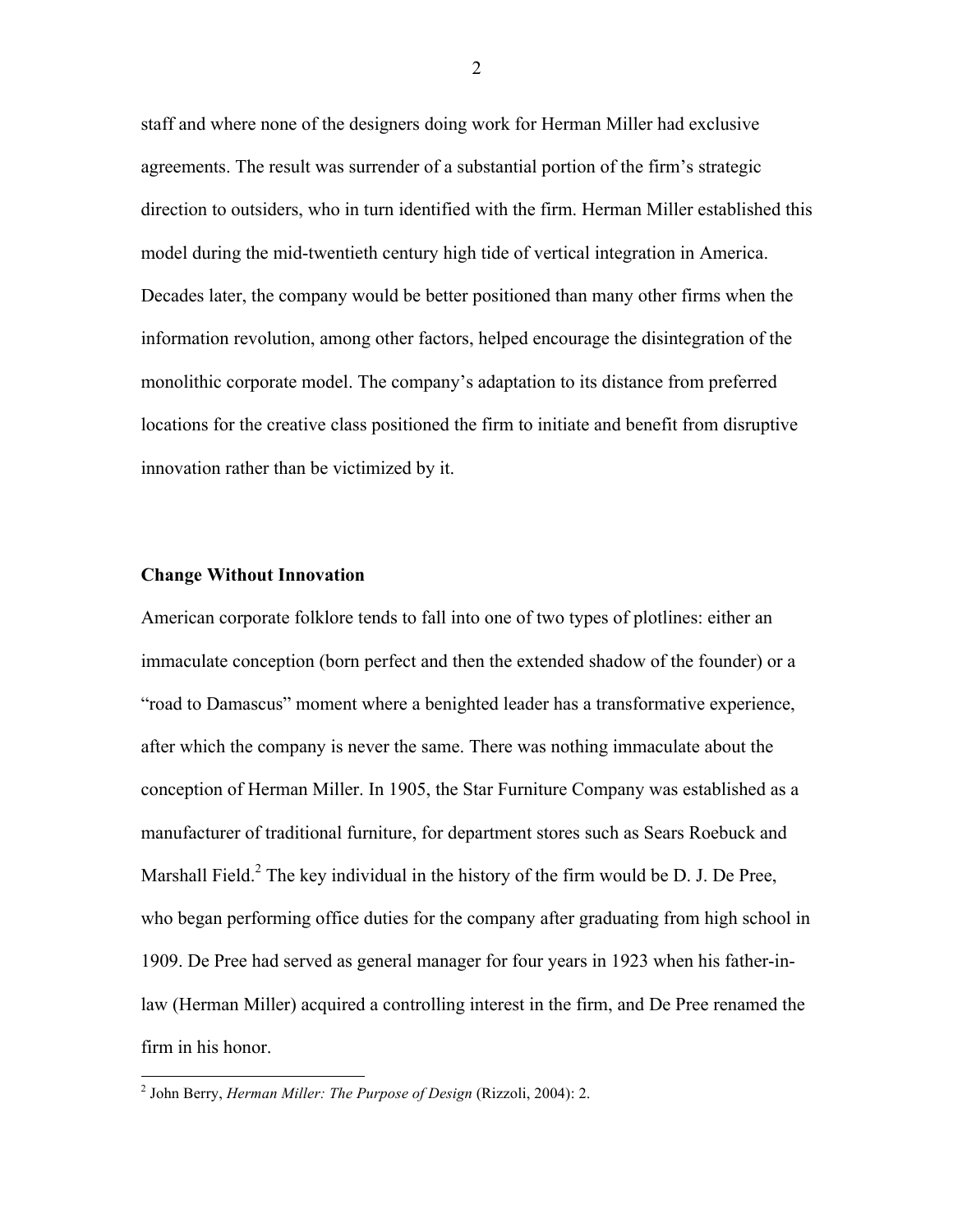The industry in which De Pree operated was characterized by perpetual change but scant innovation. An influential American buyer said: "You could blow up 2,900 of 3,000 furniture plants and not damage the industry as far as constructive thinking and activity are concerned."3 Innovation required capital, however, and the scale of the industry was small. Small size bred inefficiencies, part of a vicious cycle that prevented the accumulation of capital. Between 1899 and 1927 horse power per wage-earner in the US furniture industry increased 79 percent compared with a figure of 117 percent for all manufacturing industry in America."<sup>4</sup> Particularly striking were contrasts within the state of Michigan, where the auto industry embraced increased productivity and the assembly line early in the twentieth century, allowing the industry to generate capital. By contrast, as late as 1941, there were would be only six firms in the furniture industry (Herman Miller not among them) with revenues of more than \$5 million.<sup>5</sup>

In the 1920s, Grand Rapids, a cradle of factory furniture production, was in the midst of a transformation similar to the one undergone by the Japanese automobile industry during the 1970s and 1980s, from a reputation of poor quality to a quality leader. The area had originally become a furniture making center because of its proximity to raw materials. The local timber played itself out, and attracted by a more plentiful supply as well as cheaper labor, three of the area's largest producers moved south. Herman Miller did not. A Herman Miller internal memorandum noted: "The skilled craftsmanship and high price of the labor in our area almost made it necessary to continue in the quality

 <sup>3</sup> George Nelson, "The Furniture Industry," *Fortune* magazine, February 1947: 107.

<sup>4</sup> Clive D. Edwards, *Twentieth-Century Furniture: Materials, Manufacture and Markets* (Manchester University Press, 1994): 72.

<sup>5</sup> Nelson, "The Furniture Industry": 107.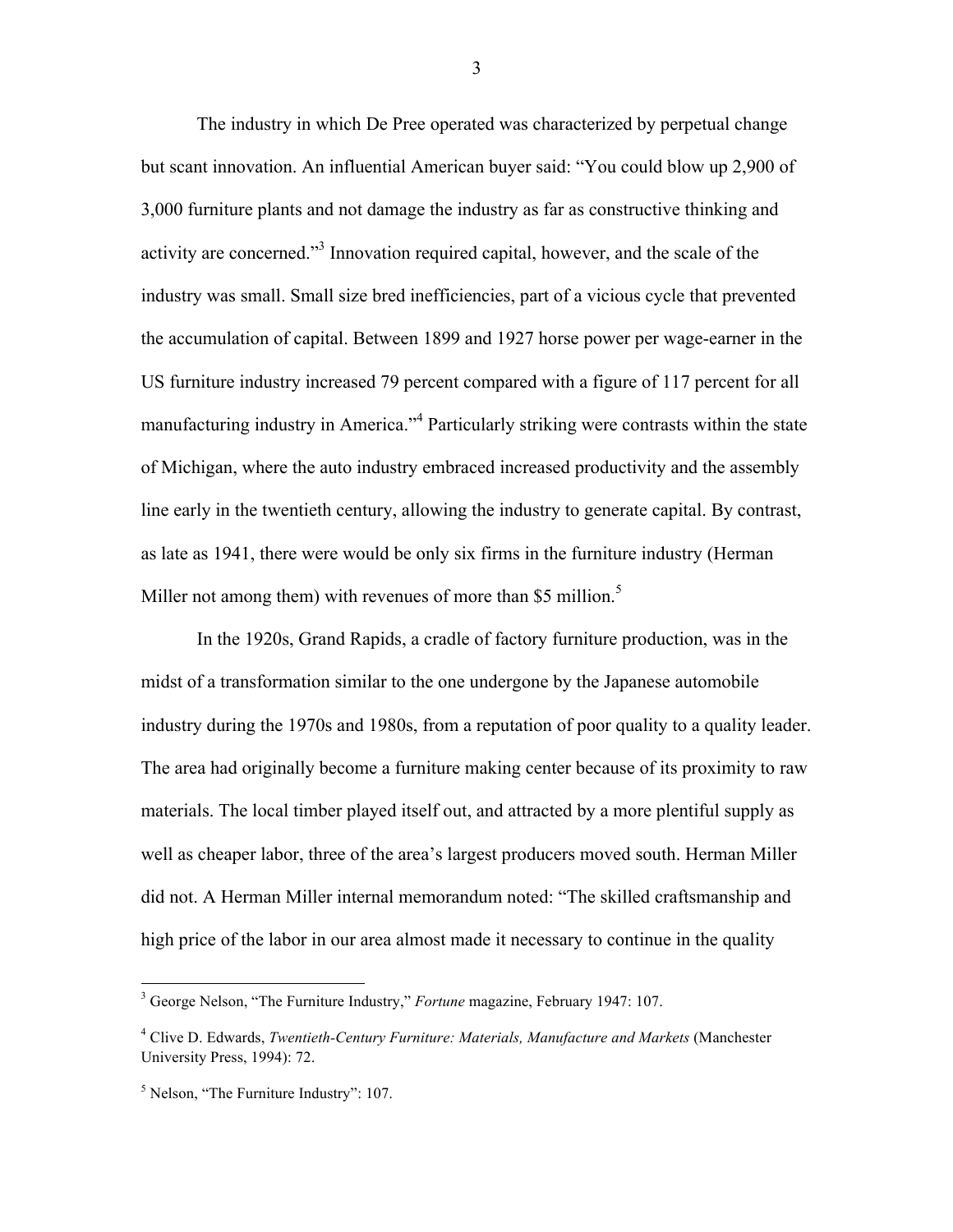field and especially because as a company we had quality ideals." <sup>6</sup> Once driven by proximity to natural resources, the region's furniture makers became more associated with skilled labor. A commitment to the high end of the market and to continuous innovation rather than relying on cost cutting meant an improvement in the reputation of furniture from the Grand Rapids area.

Prior to 1930, Herman Miller may have strived for quality, but not originality. D. J. De Pree later recalled, "There was constant guessing by the leading [department store] buyers as to whether the popular thing the next season would be Louis XVI, or Queen Anne, or Hepplewhite, or Sheraton, or Adam. This was followed by a scramble on the part of most manufacturers to follow the leaders."<sup>7</sup> In the 1920s, DePree contracted with the company's first designer, the Grand Rapids-based Edgar Somes. The expectations of designers doing reproductions of period furniture were much different than they would later become for those creating modern furniture. Somes and his successor, Aurelio Bevelaqua, "'designed' in the customary Grand Rapids manner, which in the words of Herman Miller salesman Eugene Eppinger, was "seeing who could make the worst copies of famous old designs every six months."8

During the 1920s, Herman Miller and its peers were in reaction mode. According to De Pree, manufacturers were "mere fabricators with very little control of what they wanted to make and no control of the sale of their product."<sup>9</sup> The company compensated

 $6$  Nelson to D. J. De Pree,  $5/3/50$ .

<sup>7</sup> Hugh De Pree, *Business as Unusual: The People and Principles at Herman Miller* (Herman Miller, 1986): 13

<sup>8</sup> Ralph Caplan, *The Design of Herman Miller: Pioneered by Eames, Girard, Nelson, Propst, Rohde* (Whitney Library, 1976): 21; Eugene Eppinger account, 8/16/88.

<sup>9</sup> Hugh De Pree, *Business as Unusual*: 13.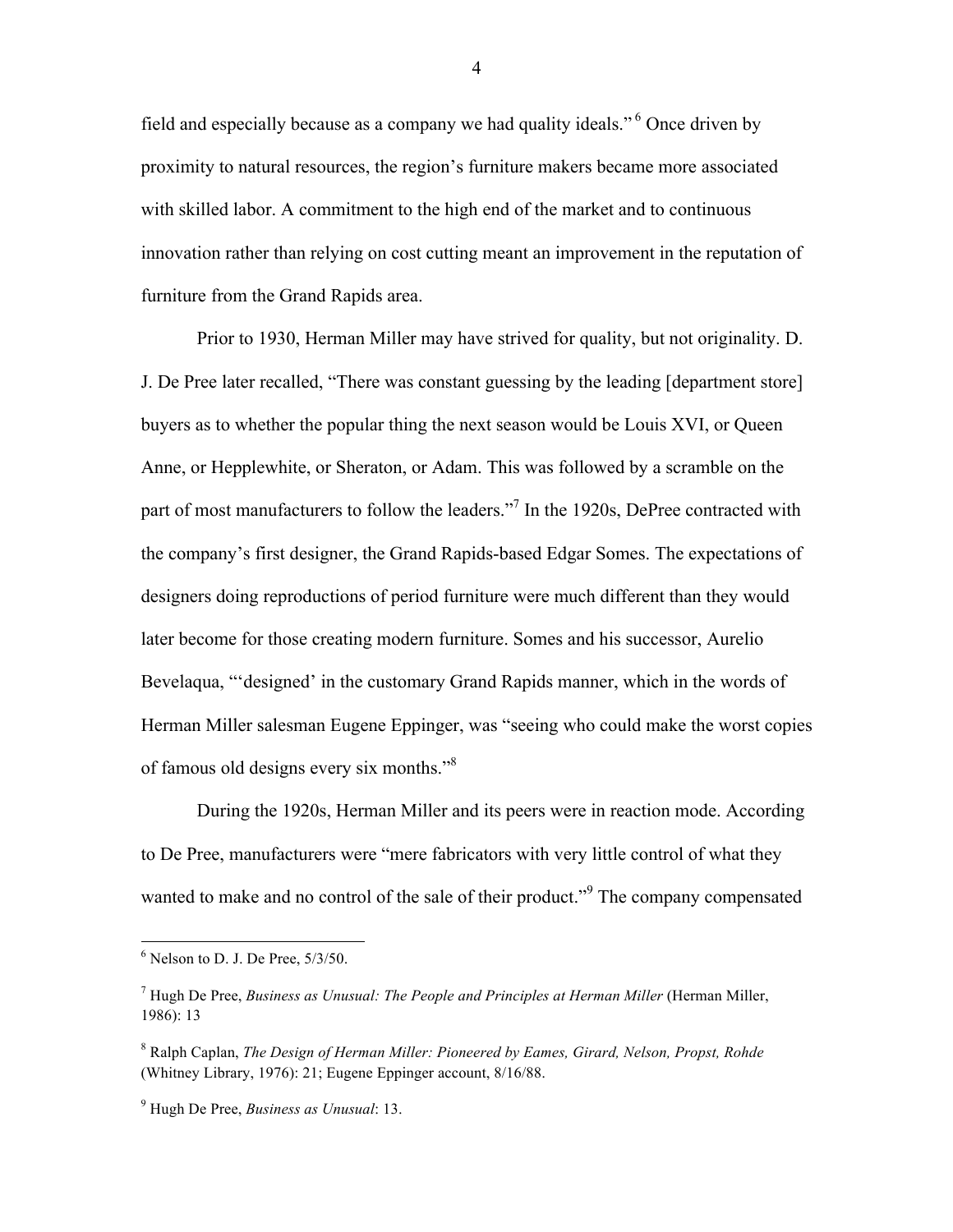with a command-and-control style of leadership, an approach for which the Ford Motor Company, on the opposite side of Michigan, was known. Henry Ford once said, "Why is it every time I ask for a pair of hands, they come with a brain attached?"<sup>10</sup> Similarly, in a small company primarily populated with production workers, De Pree did not pay much attention to the interests, knowledge, or desires of his workforce. That would change and with dramatic effect on the company's culture and business model.

De Pree had an epiphany in 1927, when one of his employees died suddenly. When De Pree visited the man's widow, she read him some poetry her husband had written. For De Pree, who viewed his employees as hired hands, this was a road to Damascus moment. Had this man been a millwright who wrote poetry? Or a poet who made ends meet as a millwright?  $11$ 

DePree resolved to establish an environment at the company in which each person should feel comfortable bringing his/her full self to the task. This belief ran against the orthodoxy of the time, based on the principles of scientific management, in which one group thought and planned, and another carried out those wishes. Herman Miller developed the practice of "roving leadership," where the person with the experience and knowledge (regardless of position in the hierarchy—or even outside the firm) will step up and engage a problem.<sup>12</sup> Such a "scouting" model is based on the philosophy that fruitful

 <sup>10</sup> Henry Ford, *My Life and Work*.

<sup>&</sup>lt;sup>11</sup> For the millwright story, see M. De Pree, *Leadership is an Art* (New York, 1989): 5-8.

 $12$  C. Manz, K. Manz, S. B. Adams, F. Shipper, "Sustainable Performance with Values-Based Leadership: A Case Study of a Virtuous Organization," forthcoming in *Canadian Journal of Administrative Sciences*; S. B. Adams, F. Shipper, C. Manz, K. Manz, "Herman Miller Furniture: Shared Leadership Built on a Foundation of Positive Values and Creativity," in *Share the Lead*, C. Manz, C. Pearce, H. Sims, ed., under contract with Stanford University Press; C. Manz, K. Manz, S. B. Adams, F. Shipper, "A Model of Values-Based Shared Leadership and Sustainable Performance," *Journal of Personnel Psychology* 9, 4 (2010): 212-217.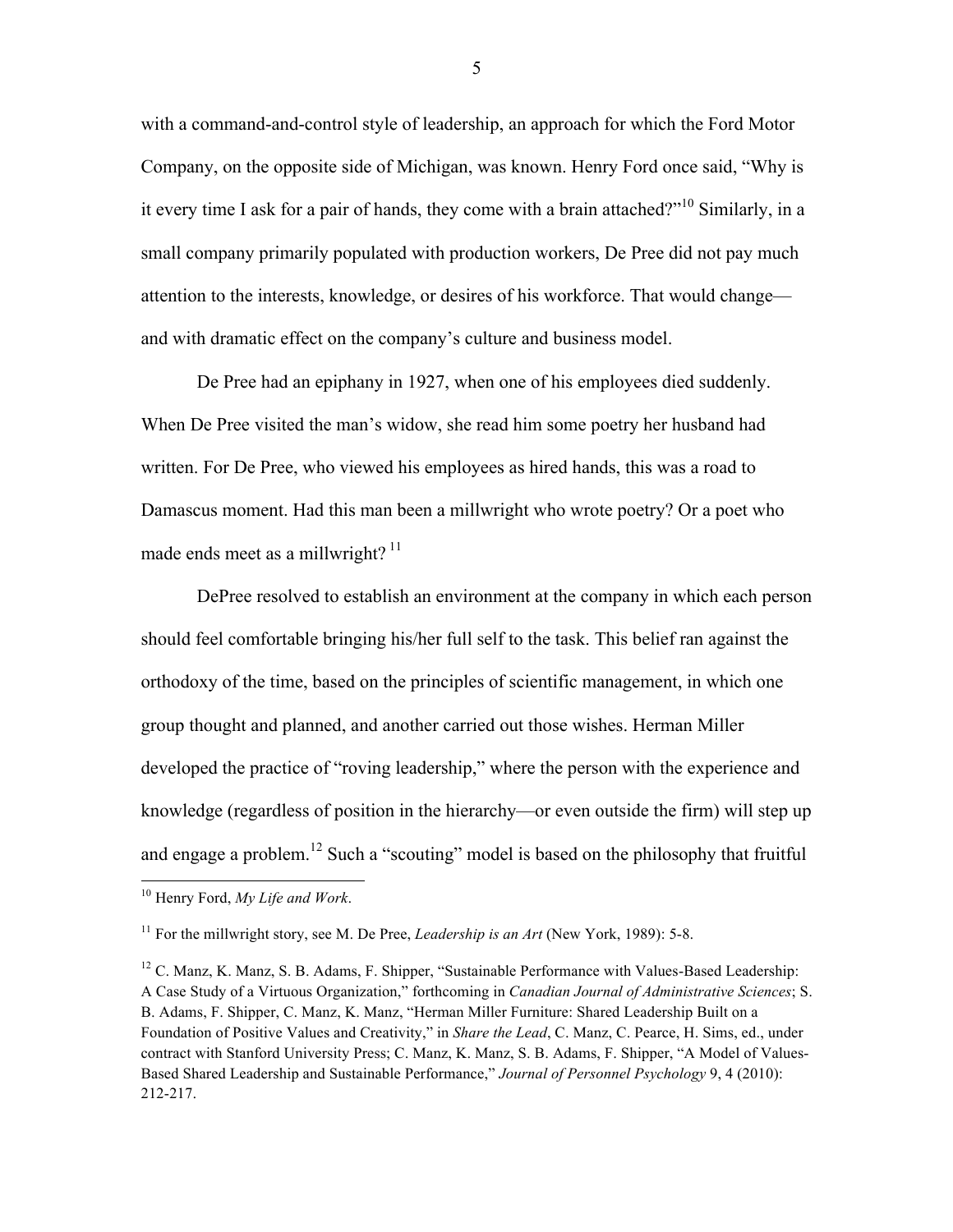ideas can come from any level of the organization, and even from beyond its walls. When such a model works, the strength of the idea will prevail regardless of its source.

There was, however, one major problem with a model that involved a search for the best idea. Sleepy Zeeland, Michigan was not Mecca to the creative class; designers, artists, and architects prefer more cosmopolitan places. Partly because of the company's location, the odds of designers joining the staff were remote. Staying in western Michigan would mean one thing to Herman Miller: arms-length relations with more sophisticated designers. Little wonder that in the 1930s, 1940s, and 1950s, the company's directors of design were from New York, and that the company's most prominent designer would be from Los Angeles. This is where D. J. DePree's openness to new ideas, regardless of source, shaped the future of the company. Perhaps De Pree's greatest contribution to the firm was, as Ralph Caplan suggested, his comfort in the position of being "influenced." Such receptivity also aligned with the religious beliefs of De Pree, who saw the hand of God in the work of creative types: "The great Creator-Designer must be the 'giver' of creativity."13 Key designers, neither on the payroll nor with exclusive agreements, would wield influence, in matters ranging from design to corporate strategy, at the same time they embraced a sense of identification with the firm.<sup>14</sup>

 $13$  "Lesson no. 5—Sec. II," August 6, 1963.

<sup>14</sup> Caplan, *The Design of Herman Miller:* 16.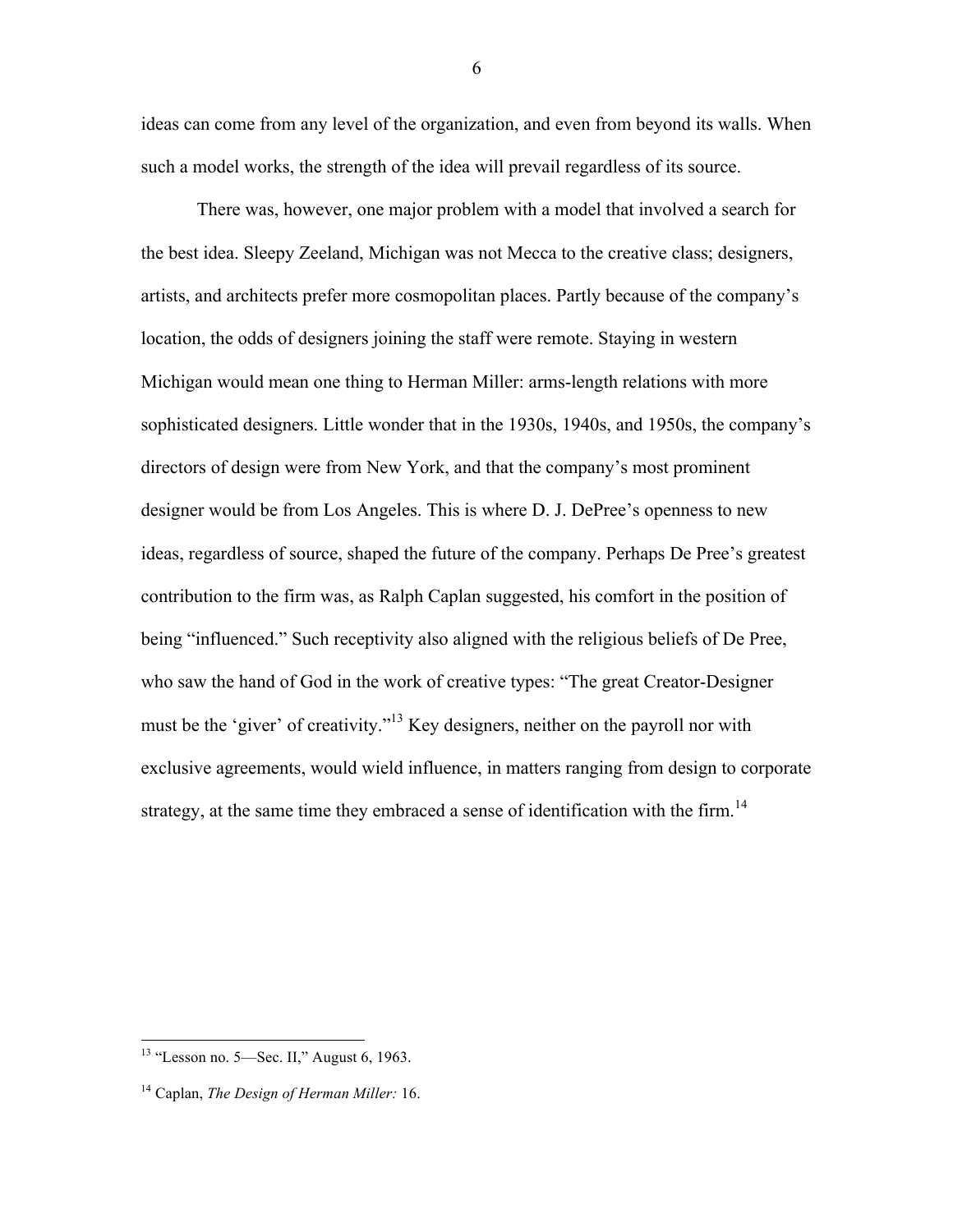### **The New Modern**

In 1931, *The New Survey of London Life and Labor* proclaimed: "The demand for period furniture shows signs of giving place to a craving for ultramodern forms of severe and simple types, which wholly ignore tradition and claim the fulfillment of function as their only object."15 The previous summer, Gilbert Rohde, one of the leaders in bringing European-style avant-garde design to the United States, strode into Herman Miller's Grand Rapids showroom. Herman Miller—a company of a couple dozen production workers—was, as D.J. De Pree acknowledged, "pretty far down on his list."<sup>16</sup> Unfortunately for Rohde, receptiveness in America for the modern style had not approached that in Europe. A 1929 survey of 4,000 American furniture dealers found that only 10 percent of their sales had been "art moderne."17 Rohde had found few takers for his ideas; in 1930, he had only lined up one manufacturer: Heywood Wakefield.<sup>18</sup>

D. J. De Pree would later call Rohde's arrival in Herman Miller's showroom "providential" for the company, but the company did not immediately seize the moment with Rohde in 1930. Years before, Herman Miller had produced a modern suite, which had since disappeared from the company's offerings. The aesthetics of Rohde's pieces did not at first appeal to DePree, and then De Pree had to overcome the objections of his father-in-law and the company's board of directors.<sup>19</sup> The company's predicament helped win them over. After a five year industry-wide slump, the following year Herman Miller

 <sup>15</sup> Edwards, *Twentieth-Century Furniture*: 123.

<sup>16</sup> Caplan: 24.

<sup>17</sup> Phyllis Ross, *Gilbert Rohde: Modern Design for Modern Living* (Yale University Press, 2009): 39.

<sup>18</sup> Ross, *Gilbert Rohde*: 40.

<sup>19</sup> Ross, *Gilbert Rohde*: 236.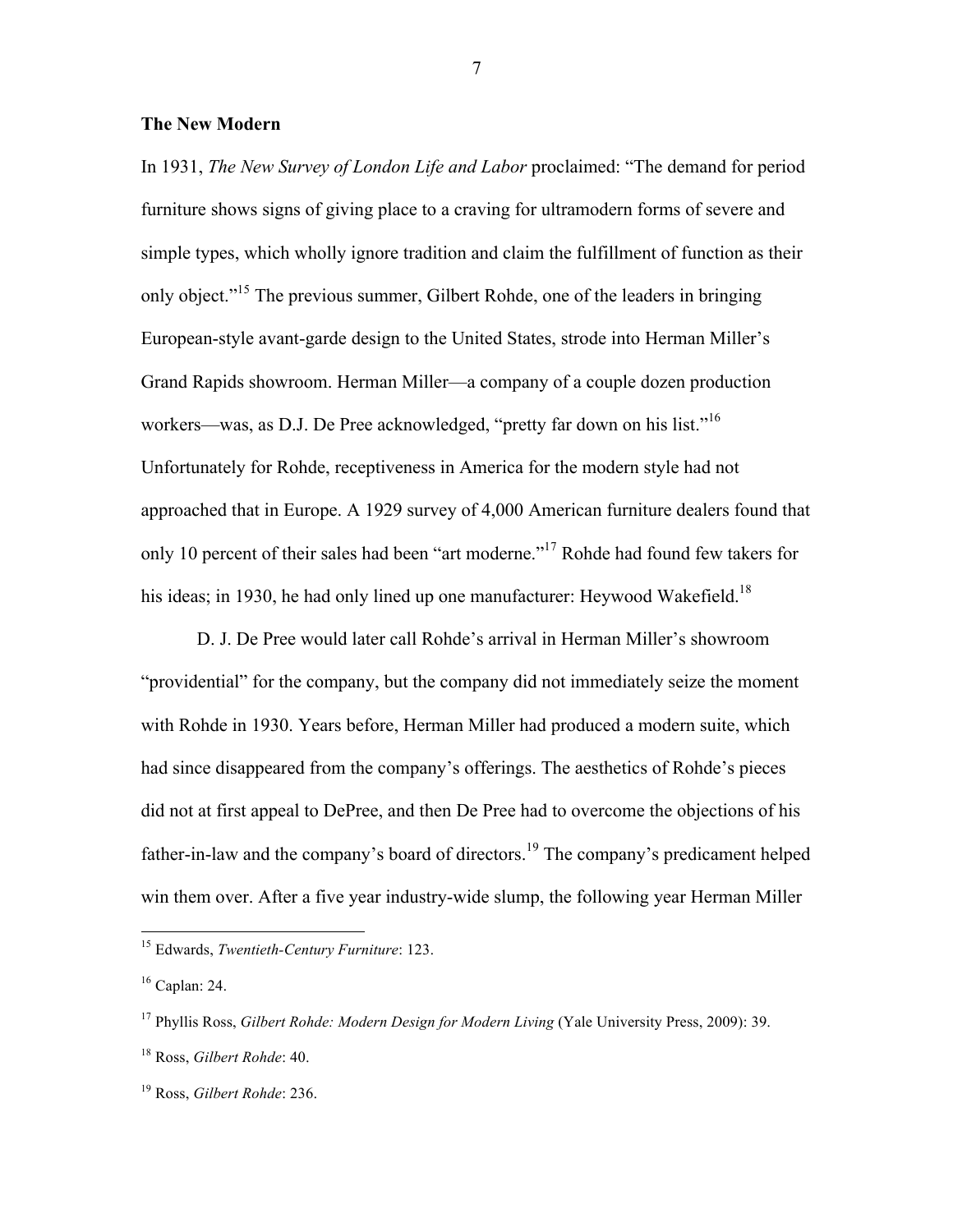was one or two more bad years from insolvency, and without a solution in sight.<sup>20</sup> A Herman Miller vice president later summed up De Pree's receptiveness to Rohde: "It's the guy who's sickest that recognizes the healer. $^{21}$ 

Rohde, like his successors as Herman Miller design director, was a broad-gauged thinker who helped bring some of the world's latest thought to the company (a role that designers play for Herman Miller to this day).<sup>22</sup> Like his successors, Rohde's specialty was not furniture. Before the existence of professional training programs in industrial design, the field attracted individuals with backgrounds such as theater design and advertising. Rohde had gathered experience far afield, in drama and music criticism and political cartoons, but also in advertising illustration, retail merchandising, and technical and engineering training.23 Rohde established an office in New York City in 1929, and would design for companies in the electrical, automotive, chemical, and furniture industries.<sup>24</sup>

The modern style of design for the home was simple, functional, and did not draw attention to the furniture. Rohde and his peers believed that the most important thing in the room should be the people. Ornate furniture as conversation piece had no place in that world. Part of Rohde's appeal for DePree was philosophical; he liked the "honesty" of Rohde's approach, which contrasted with the traditional practices of using the ornate to hide production flaws. Rohde also represented a source of new ideas, what Gary Smith,

 <sup>20</sup> Herman Miller 1931 financial statements.

 $21$  Caplan: 19.

 $22$  Don Goeman interview with the author,  $8/11/11$ .

<sup>23</sup> Ross, *Gilbert Rohde*: 37.

<sup>24</sup> D. A. Hanks, *Innovative Furniture in America from 1800 to the Present Day* (Horizon, 1981): 64.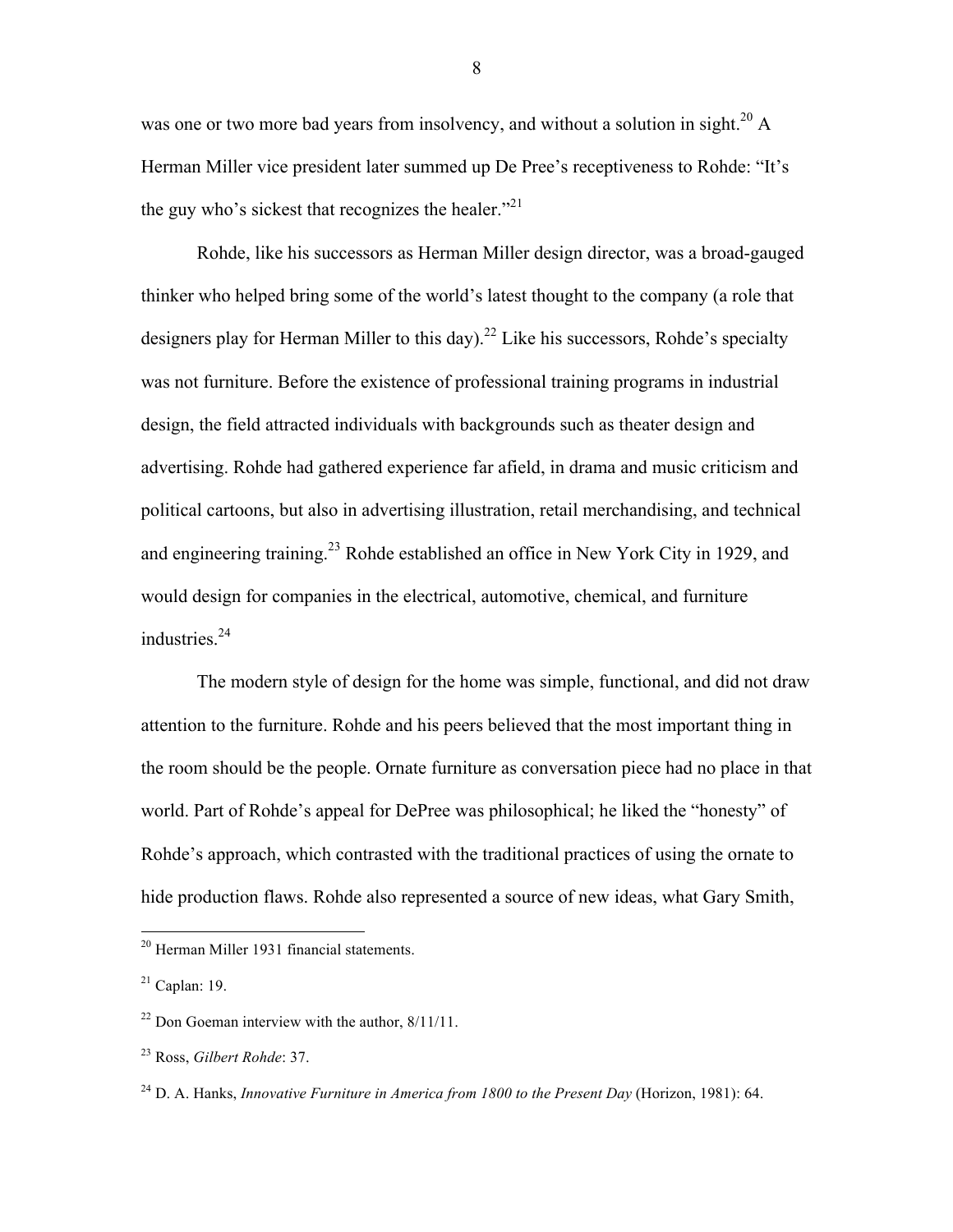Herman Miller's Director of Design Facilitation, calls a "provocateur."<sup>25</sup> Having such individuals can, says Gary Miller, who headed R&D for the company, "set [the company] on a new course."26 That is precisely what happened with Gilbert Rohde and Herman Miller.

Yet what sort of arrangement could the company and designer agree upon? De Pree's cash starved firm had no budget for another employee. When Rohde asked for a \$1,000 fee for his designs (three times what the company paid its Grand Rapids designers), De Pree demurred, opting instead for a royalty-based arrangement that protected the company's short-term cash flow.<sup>27</sup> Even after the company returned to financial health, the royalty-based arrangements with designers stuck. One advantage to Herman Miller of such an arrangement is that it allowed the company to take a chance on new and relatively unproven designers. If things did not work out, then there was not the same difficulty an organization might confront with respect to a member of the staff who turned out to be a poor match for the company. This provisional arrangement was attractive to a designer who might not want to commit to only one company. That was the case with Rohde, a freelancer at heart who did work for a variety of agencies, furniture manufacturers and companies in other industries, but never as a member of an organization's staff. $^{28}$ 

Rohde brought more than design skill to Herman Miller. He brought knowledge of selling, advertising, and merchandising that would prove invaluable. Working with De

 $25$  Gary Smith interview with the author,  $5/24/11$ .

<sup>&</sup>lt;sup>26</sup> Gary Miller interview with the author,  $6/2/11$ .

 $27$  D. J. De Pree interview,  $11/17/67$ .

<sup>28</sup> Interview of Mrs. Rohde, 8/18/83.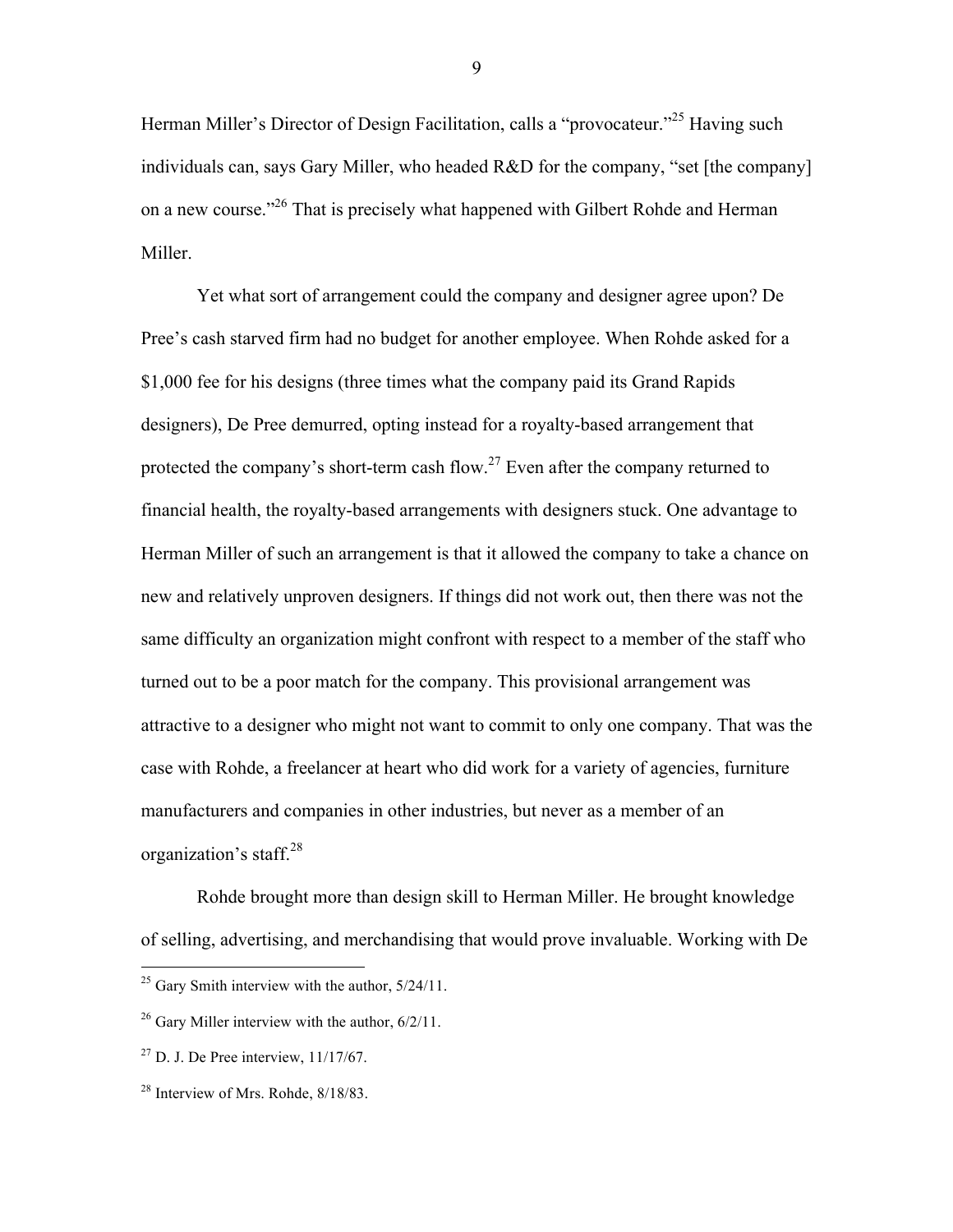Pree and Jimmy Eppinger, the company's east coast sales manager, Rohde helped transforms the company's advertising, catalogues, and sales literature—as well as its showroom<sup>29</sup>. He successfully argued for moving the company's primary Midwest showroom from Grand Rapids to Chicago. He also acted as an educator. During Eppinger's first seven years with Herman Miller (1934-41), he received a first-rate education on modern design—his "office' was a desk in Rohde's New York design studio.<sup>30</sup> Another "student" in that office was D. J. De Pree's son, and successor as CEO. Hugh De Pree had just graduated from Hope College and spent the summer of 1938 working half time for Eppinger and half time for Rohde.<sup>31</sup>

Even as he expanded his practice, Rohde took more than a transactional interest in Herman Miller. He was sufficiently engaged in the firm's prospects that he never hesitated to speak his mind on a variety of matters with his client, including overall strategy and product line. By January of 1935, Rohde was pushing the benefits to Herman Miller of "concentrating more on modern, even if you mean by that dropping everything else." $32$  D. J. initially resisted, arguing that "it still brings us a reasonable volume." $33$ Although the shift did not happen as soon as Rohde wanted, by January 1941 the transition was complete. $34$ 

- <sup>31</sup> Hugh De Pree, *Business as Unusual*: 17.
- $32$  Rohde to D. J. De Pree,  $1/26/35$ .
- <sup>33</sup> De Pree to Rohde, 1/28/35.
- <sup>34</sup> Eugene Eppinger oral history, August 1988: 2.

<sup>&</sup>lt;sup>29</sup> Ross, *Gilbert Rohde*: 119.

<sup>&</sup>lt;sup>30</sup> Ross, *Gilbert Rohde*: 251.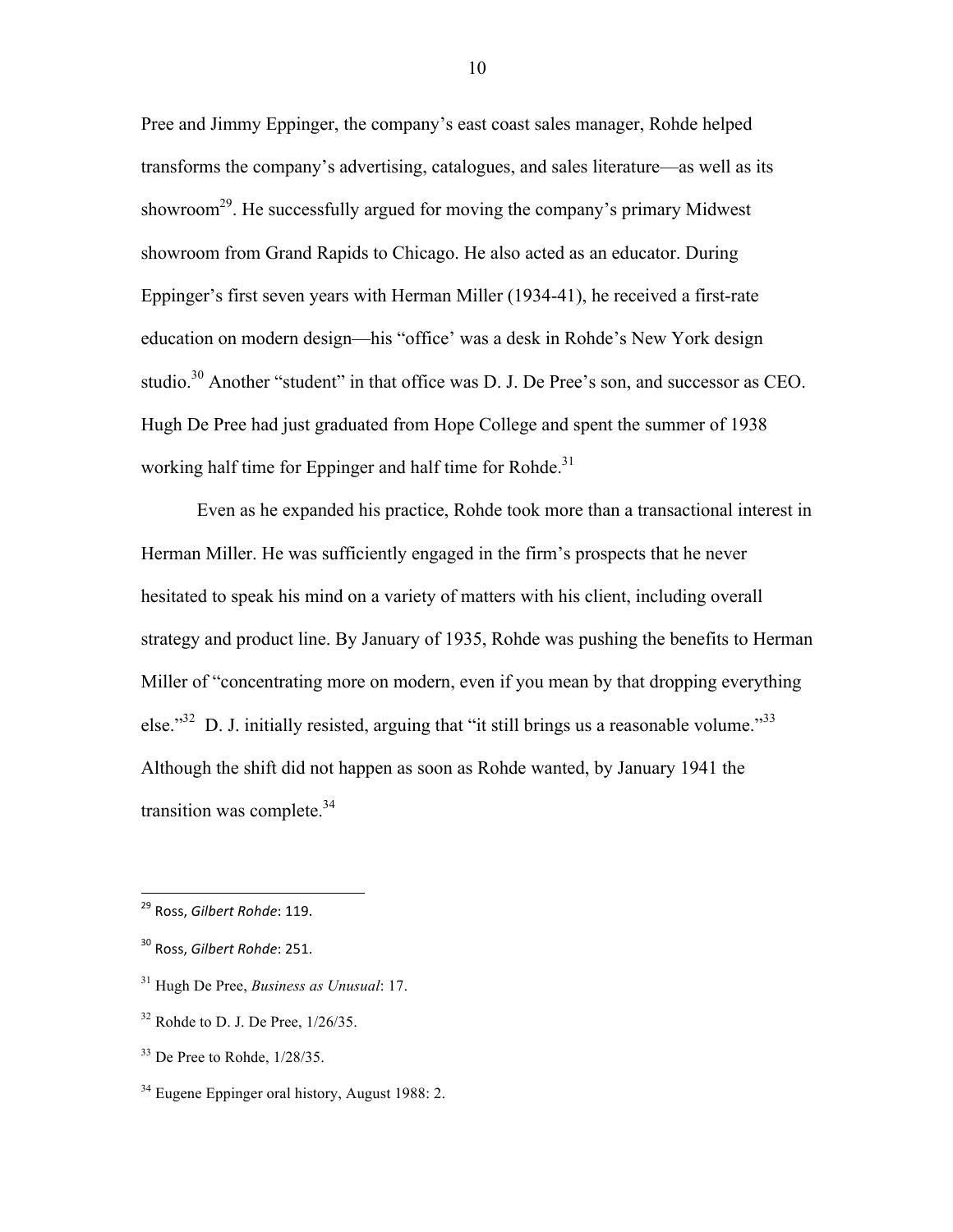In some ways, the pairing of D. J. De Pree and Gilbert Rohde (as well as with Rohde's successor, George Nelson) seemed an odd one. De Pree's religious belief was ever present. In the late 1920s, he established a Baptist church in Zeeland (De Pree had rebelled from the Dutch Reformed Church, which was dominant in the local area). Yet he managed to develop relationships with designers, who tended not to be religious. He viewed their creative gifts as the hand of God at work, and they appreciated how he deferred to them, as opposed to many industries (such as automobiles) in which designers contributed only after engineers had completed their work on the project.

De Pree's faith was complemented, however, by an acute sense of situational reality. That reality often derived from information and advice his designers provided. In 1943, when the federal government prohibited furniture manufacturers from introducing new models. This was a big blow to Rohde, who had developed a reputation as a furniture specialist.<sup>35</sup> De Pree asked Rohde to prepare reports on how to improve the business.<sup>36</sup> Rohde provided DePree a heavy dose of reality regarding manufacturing. He warned DePree that "in order to survive the post-war period The Herman Miller Furniture Company must make certain improvements in mechanical equipment and manufacturing, stocking, and filling orders." Rohde noted "you have not been in the forefront in mechanized equipment or application of advanced technologies for the last ten years." Rohde contrasted Herman Miller's progress with that of "Southern plants, making furniture that you undoubtedly feel is very inferior to yours." While Rohde acknowledged

 <sup>35</sup> Rohde to D. J. De Pree, 2/23/44.

<sup>36</sup> Ross, *Gilbert Rohde*: 226.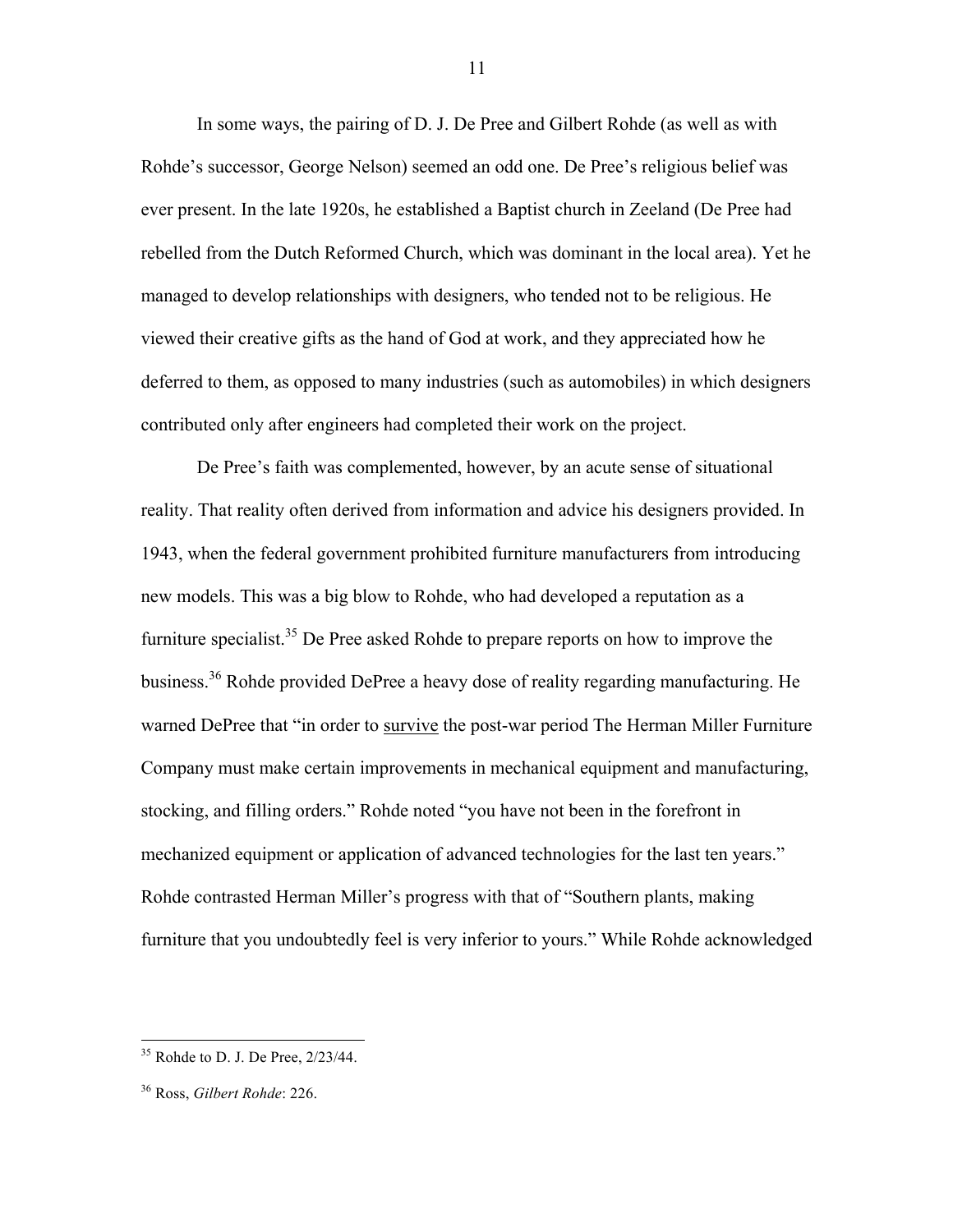that it was "remarkable what good work you have done with the old-fashioned methods, the sad fact is no one rewards you for the achievement in overcoming handicaps." $37$ 

During the war, manufacturing (including furniture industry plants) had shifted away from custom to mass production in order to meet emergency needs. Having moved in that direction, many manufacturers stayed with the more efficient methods. Rohde believed that those who did not mechanize would be left behind: "Hundreds of factories of your size will give up." The solution was increased capital expenditure at the level that the company's coffers could not support. "Tell your stockholders to forget about dividends," Rohde warned. "They have to fork up or they might as well kiss their stocks good-bye."<sup>38</sup>

This is the sort of advice that an individual might hesitate to offer from within the corporate hierarchy, for fear of losing his or her job. Yet as an outsider, Rohde was able to play the role of provocateur. Rohde also went beyond the consultant's role as advisor, and acted more like a general contractor. In his discussion of how DePree could mechanize the production process, Rohde offered to "do everything I can to take the detail of this out of your hands after the decisions are made. . . I have had experience with this sort of thing." Rohde advised not only on setting up machinery in plastics, metal, resin plywood, and bent laminated wood. In addition, he advised on personnel issues, such as the sort of individuals to seek, as well as how to properly train them.<sup>39</sup>

 $37$  Rohde to D. J. De Pree,  $9/8/43$ .

<sup>&</sup>lt;sup>38</sup> Rohde to De Pree,  $9/8/43$ .

<sup>39</sup> Rohde to D. J. De Pree, 12/27/43.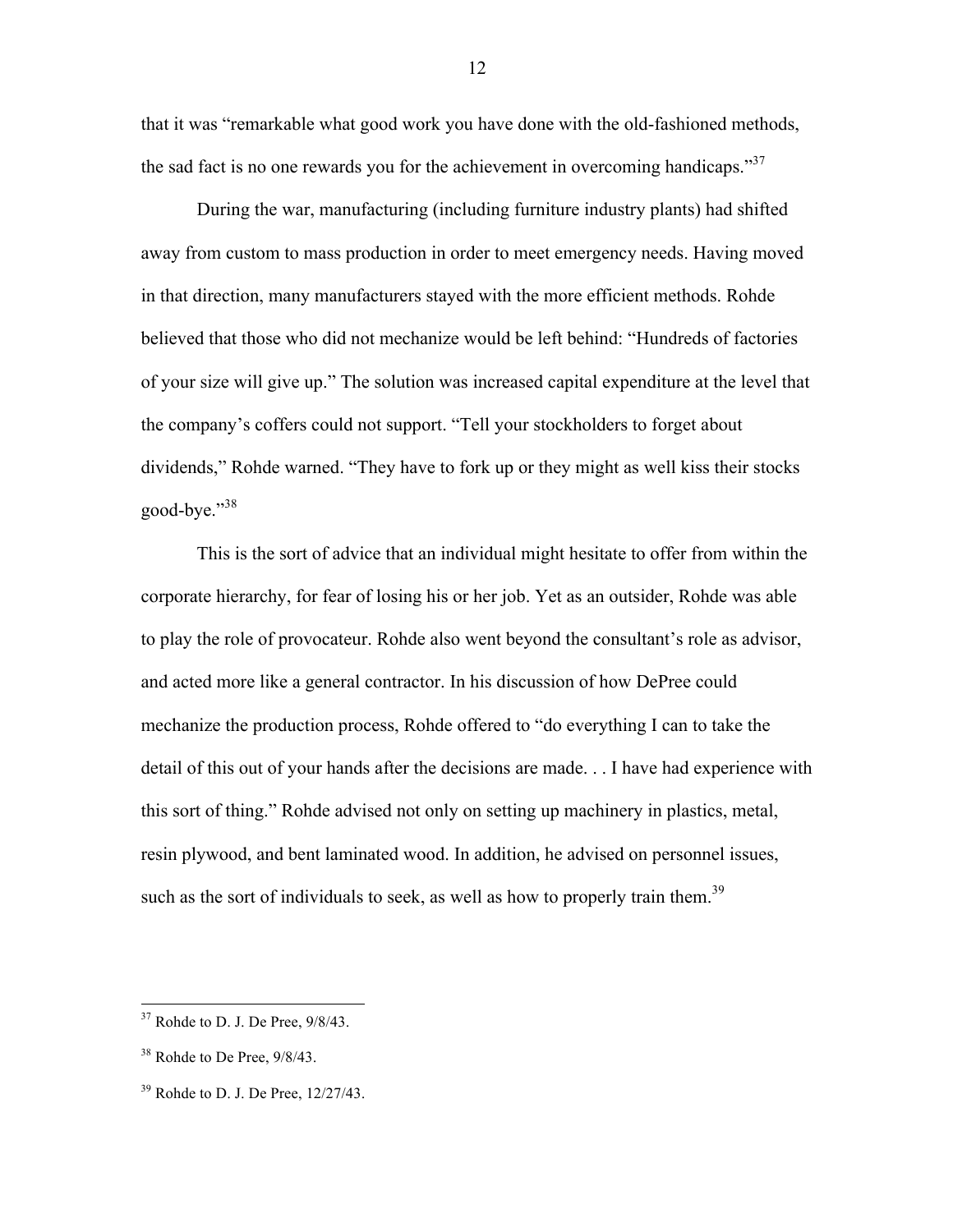Within six months of providing that advice, in June of 1944, Rohde was dead of a sudden heart attack. How could the company replace its principal designer, especially if there were no internal department from which to promote? The company had a two-man search committee (D. J. DePree and Jimmy Eppinger) for a new head of design for the company. D. J. later recalled, "You have no idea how many telegrams we got before poor old Gilbert Rohde was cold in his grave, from people who were going to lead us into the promised land." De Pree did not jump at any of those experienced furniture designers, however, because "their furniture was awful."<sup>40</sup> Fortunately for Herman Miller, one of Rohde's legacies was designs with a commercial life of 5-10 years as opposed to 1-3 years for those of his predecessors. Therefore, the company did not have an undue sense of urgency in finding a replacement. The search would last for more than a year.

The search ended with George Nelson, who like Rohde had little experience with furniture. A Yale-trained architect, Nelson was, as Olga Gueft noted, part of "the 'lost generation' of architects who emerged from academia at a rather inauspicious time when building was frozen, first by the Great Depression and, several years later, by World War II."<sup>41</sup> The profession's imbalance between supply and demand provided an opportunity for Herman Miller.

George Nelson had become a journalist with Time/Life in the 1930s and was teaching at Columbia. Indeed, it was an article Nelson wrote for *Architectural Forum* that brought him to the attention of D. J. DePree in late 1944. D. J.'s first impression was:

 <sup>40</sup> Olga Gueft, "George Nelson," *Design Quarterly* 98/99 (1975): 13.

<sup>&</sup>lt;sup>41</sup> Gueft, "George Nelson": 11.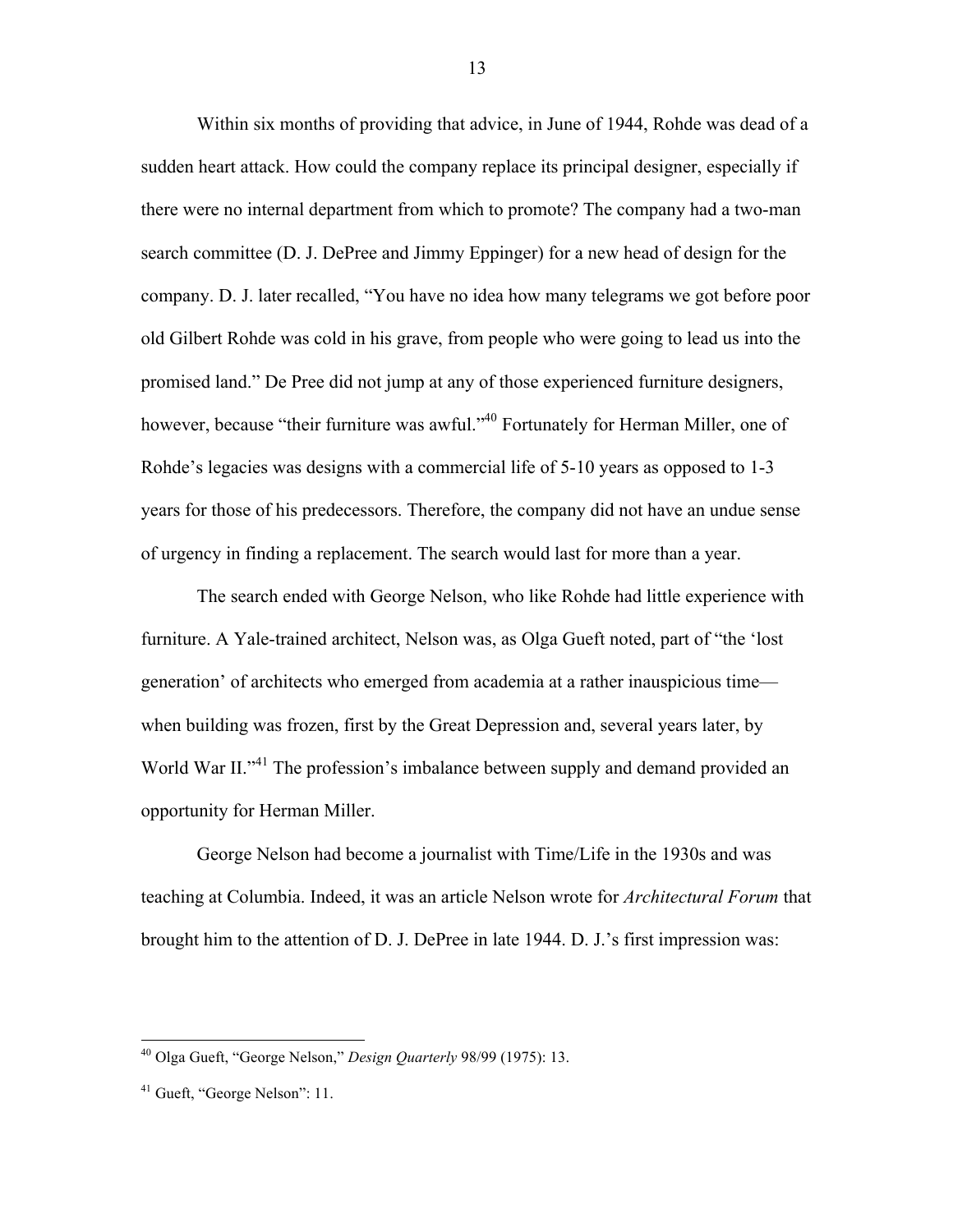"Here is a brilliant thinker  $\ldots$  ahead of the parade."<sup>42</sup> Although designing furniture had never been his primary task, Nelson *had* designed furniture as part of the homes he had worked on.<sup>43</sup> Therefore, as with Gilbert Rohde, the company took a chance on Nelson rather than select a more experienced furniture man. Nelson recalled later that, "having checked all the experts and not liking what they did, they thought they could hardly lose casting their lot with an amateur."<sup>44</sup>

### **Outsider as Insider**

With the 1927 completion of the River Rouge plant, the Ford Motor Company attained the quintessence of vertical integration, that is, bringing as much of the supply chain as possible under one roof. The result was a triumph of planning and control. On the other side of Michigan from Detroit, the furniture industry operated differently. Rather than race toward vertical integration, the furniture industry appeared to drag its feet.

In Zeeland, Herman Miller's barriers to vertical integration included scale, sophistication, and liquidity. At first, the company had no cash with which to pay designers. Necessity became a virtue. Joe Schwartz, who headed sales at Herman Miller, once said that "vertical integration is the eventual enemy of design innovation."<sup>45</sup> The company recognized that if brought into the firm, the designers might be overly restricted

 <sup>42</sup> D. J. De Pree memo 11/29/44.

 $43$  De Pree to J. Eppinger,  $12/5/44$ .

 $44$  Nelson interview,  $1/29/68$ : 8

<sup>45</sup> Jeffrey L. Cruikshank and Clark Malcolm, *Herman Miller Inc., Buildings and Beliefs* (American Institute of Architects, 1994): 47.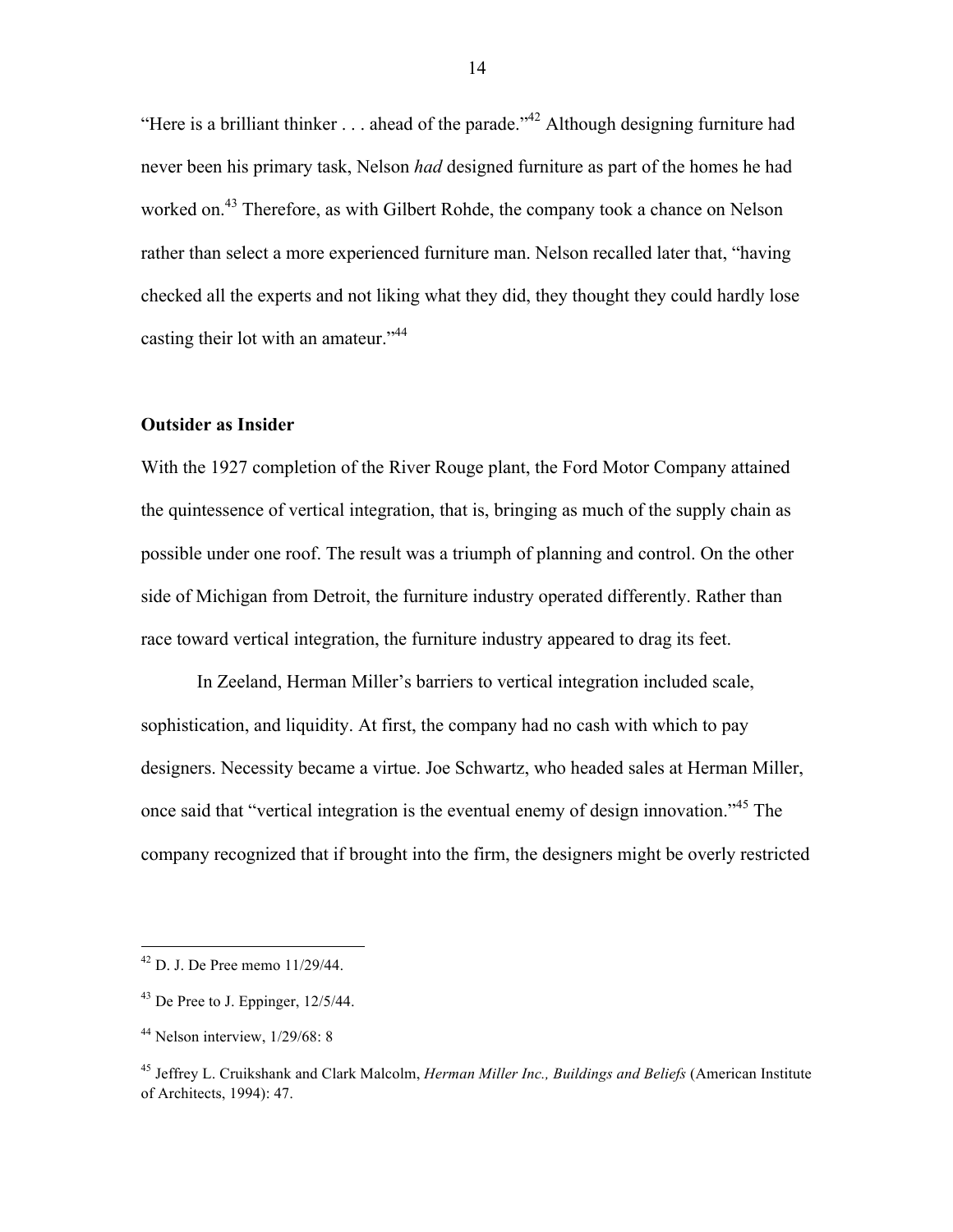by the operations side.<sup>46</sup> George Nelson said, "There are two kinds of designers: company designers who do what they are told and designers who assemble information which trigger ideas, not necessarily on the same subject, but the result is an idea or design in a related field. . ." In Detroit, auto designers followed orders. By contrast, from the late 1930s until the 1960s, the executives at Herman Miller were comfortable with a model in which they said, "you're the designer and whatever you do I'm going to accept."<sup>47</sup>

As with Rohde, the nature of the agreement with Nelson meant that neither party was taking too big a risk. The contract letter appeared to limit Nelson: "Beginning August 1st 1945, you and we are entering into an arrangement whereby you design household and office furniture exclusively for us, all such designs to become our property. . ."48 Yet the exclusivity had to do with an area in which Nelson had done little work. Nelson would later clarify his understanding of the contract: "I believe the 'exclusive' provision in the original contract is clearly understood by both of us. You do not wish me to work for any other company in the furniture field for reasons we both understand and with which I am inclined to sympathize. It is also understood that this does not preclude the possibility of working in furniture which would be entirely noncompetitive. . . In no case, however, would I make any arrangements without your full understanding and free consent."<sup>49</sup>

Beyond furniture, there were no limitations on Nelson—as an architect, or as a journalist. He would remain an editor for *Architectural Forum* until 1949. Nelson also

 <sup>46</sup> Gary Miller interview with the author, 6/2/11.

<sup>47</sup> Interview of Bob Blaich, Hugh De Pree, and Max De Pree, 12/13/74.

 $48$  De Pree to Nelson,  $7/30/45$ .

 $49$  Nelson to De Pree,  $3/28/47$ .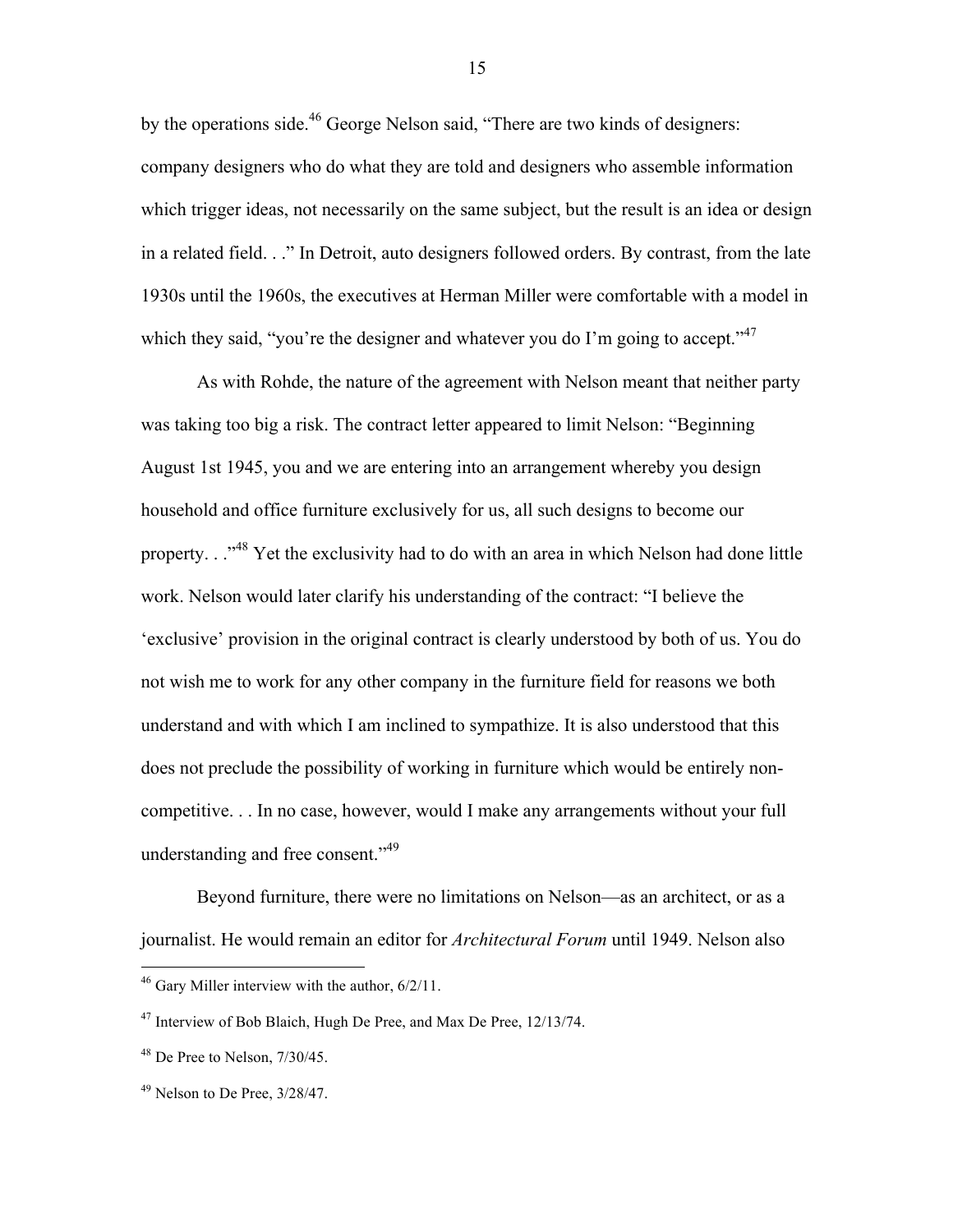kept his office with Time/Life, and would use the letterhead of *Fortune* magazine until he opened his own design office in 1947. The letterhead was no mere window dressing; Nelson maintained his relationship with *Fortune* because his monthly advance on royalties from Herman Miller was not enough to live on.<sup>50</sup> Therefore, Nelson spent much of 1946 visiting 15-20 companies, investigating practices in the industry for an article that he proposed publishing in *Fortune*. <sup>51</sup> Nelson recalled that assignment, rather than distracting him from his new relationship with Herman Miller, enhanced it: "I also had a selfish interest in this because this was a very good way to get inside a lot of furniture factories and find out a little more about this industry."<sup>52</sup> He would learn that it made little sense for Herman Miller to follow a similar path as other high-profile industries *Fortune* followed, such as the automotive industry.

George Nelson took a broad view of his role with respect to Herman Miller. Like Gilbert Rohde, Nelson offered advice that went beyond the scope of design. Like Rohde, Nelson acted as general contractor on behalf of the company. For Nelson, this role came early in his tenure as Design Director. During his first few months working with the company, Nelson did what today's engineers do: investigated into new materials.<sup>53</sup> One of the indirect results of World War II was a preponderance of new materials available for peacetime use. Nelson approached Fairchild Aircraft regarding materials for bonding material to wood.54 He met with representatives of American Cyanamid regarding

 $50$  Nelson interview 1/29/68, p. 8.

<sup>51</sup> George Nelson, "The Furniture Industry," *Fortune*, February 1947.

 $52$  Nelson interview  $1/29/68$ : 9.

<sup>53</sup> Don Goeman interview with the author, 8/11/11.

 $54$  Hamby to Nelson,  $9/21/45$ .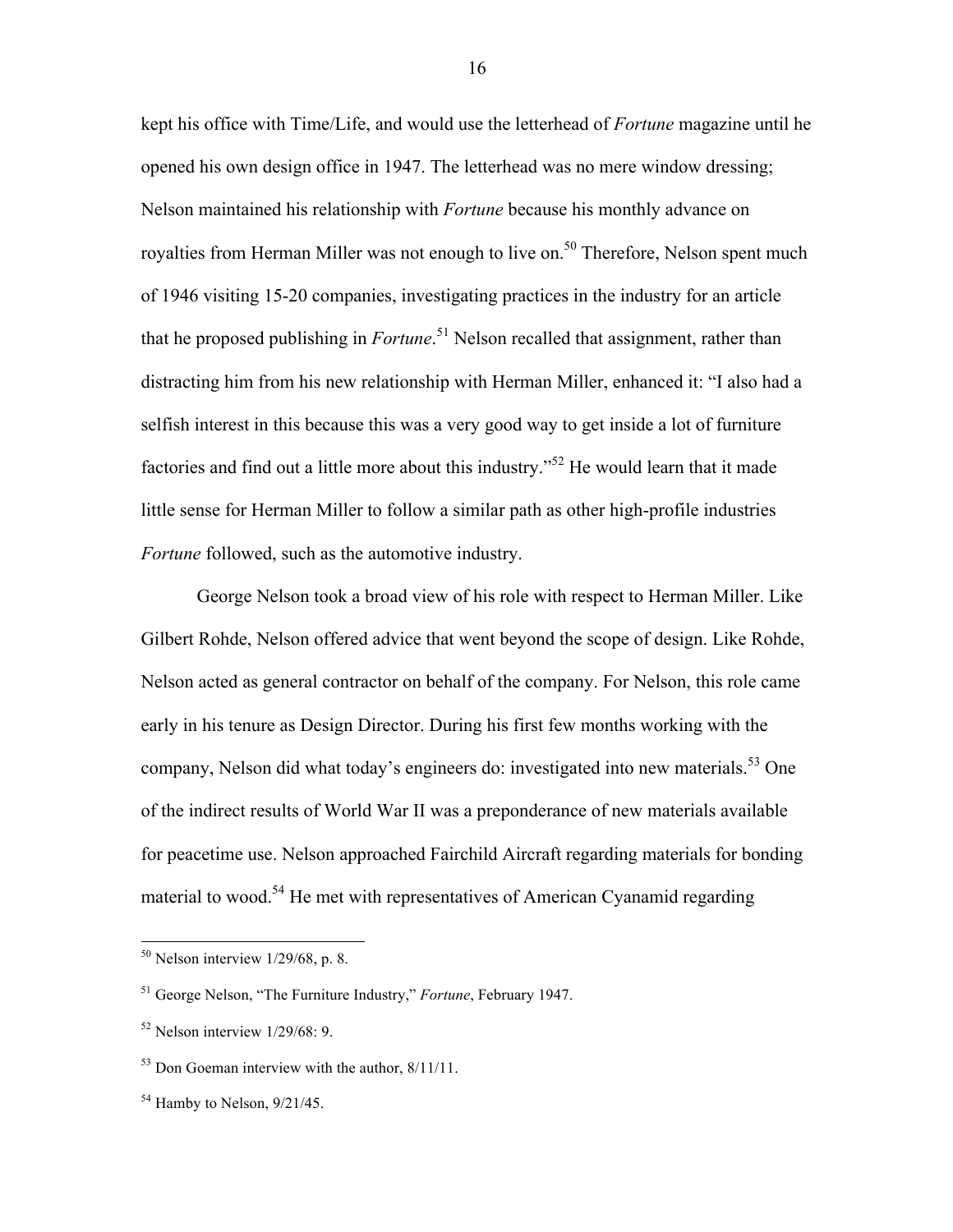Formica-type materials<sup>55</sup>, and with "makers of formal plywood, aluminum, and impregnated glass fabrics."<sup>56</sup>

Max DePree, son of D. J. De Pree and one of his successors as CEO, once said that "participative ownership offers Herman Miller a competitive edge." Specifically, he meant that ownership was not limited to a few: "Everyone receiving a fair return for the investment of his or her time and talents in helping solve the problems the business faces. . . It is getting a reward because one has risked involvement in the business. At Herman Miller, equity is not limited to employees but embraces other stockholders, customers, dealers, and suppliers as well."57 Many individuals identified with the company's success whether or not they were on the payroll or owned any shares. Such identification was evident with the company's designers, particularly George Nelson. Although not on the payroll, he identified with the company. As early as the summer of 1945, Nelson wrote, "As a member of the organization, I have an interest in helping frame those policies which would most effectively increase the company's prosperity."<sup>58</sup>

Nelson offered key advice to top management regarding the general direction of the company. His knowledge of the industry allowed him to not only discuss what the competition was doing, but to anticipate future sources of competition. In 1949, he wrote D. J.: "The rate at which modern furniture is being accepted by the buying public means only one thing: more and more companies will be switching their design programs. This, in turn, means that the unique position Herman Miller enjoys at the present time will not

 $55$  Nelson to D. J. De Pree,  $12/24/45$ .

 $56$  Nelson to De Pree,  $10/5/45$ .

 $57$  Max De Pree quoted,  $3/11/99$ .

<sup>&</sup>lt;sup>58</sup> Nelson to De Pree "Summer 1945"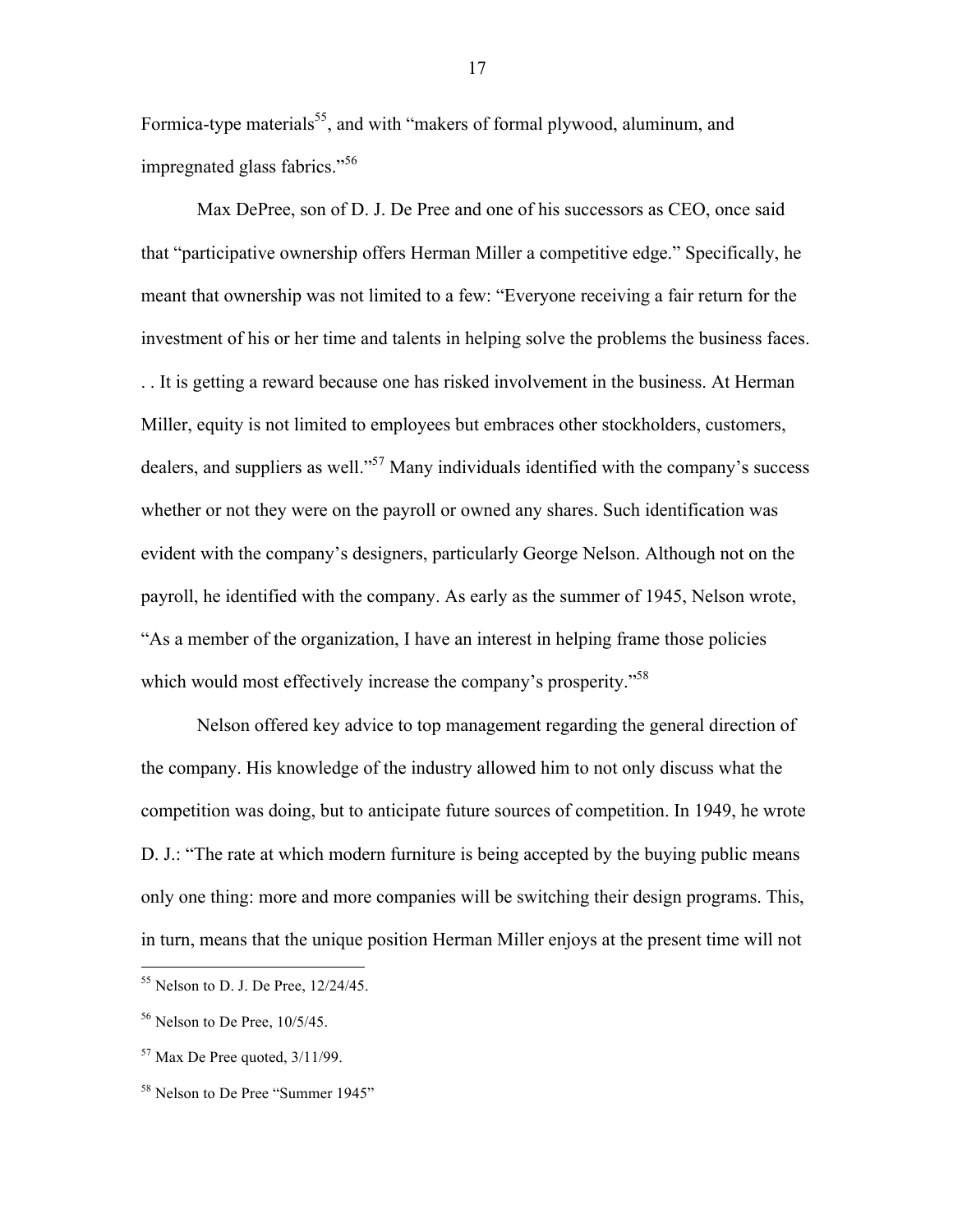continue to exist; at least not to the same degree." His 1946 survey of furniture industry manufacturing had found a major disadvantage that Herman Miller faced: "As the bigger companies with their more efficient productive setups move in what has been our exclusive territory, we will face more and more competition." The solution? "One method by which we will handle this competition, of course, is to continue to produce designs well in advance of the other manufacturers. . .<sup>59</sup> This meant that the company's longstanding commitment to high quality product would have to be accompanied by fundamental innovation.

At midcentury, Herman Miller was strictly a manufacturer, and Nelson did not hesitate to speak up when the company's offerings were not meeting expectations. In 1947, he wrote D. J.: "The problem that now comes up again is a matter of production, which ties in with deliveries, which in turn, relate themselves to good-will. Sylvia Shenbaum of Bloomingdale's called the other day and remarked, among other things, that she did not have much confidence in the company's ability to deliver merchandise when it said it would . . . this kind of feeling must not be allowed to exist because ultimately it will hurt us . . . the day is not far off when Bloomingdale's and stores like it will be most important to us, and the only time to cement relationships is now."<sup>60</sup>

Nelson also weighed in on matters related to advertising and promotion. His advice could be restrained, as it was in his September 1946 memo to D. J. De Pree about the company's presence in magazines: "I think we will relax at this end and try to get our

 $59$  Nelson to De Pree,  $12/6/49$ .

 $60$  Nelson to D. J. De Pree,  $2/26/47$ .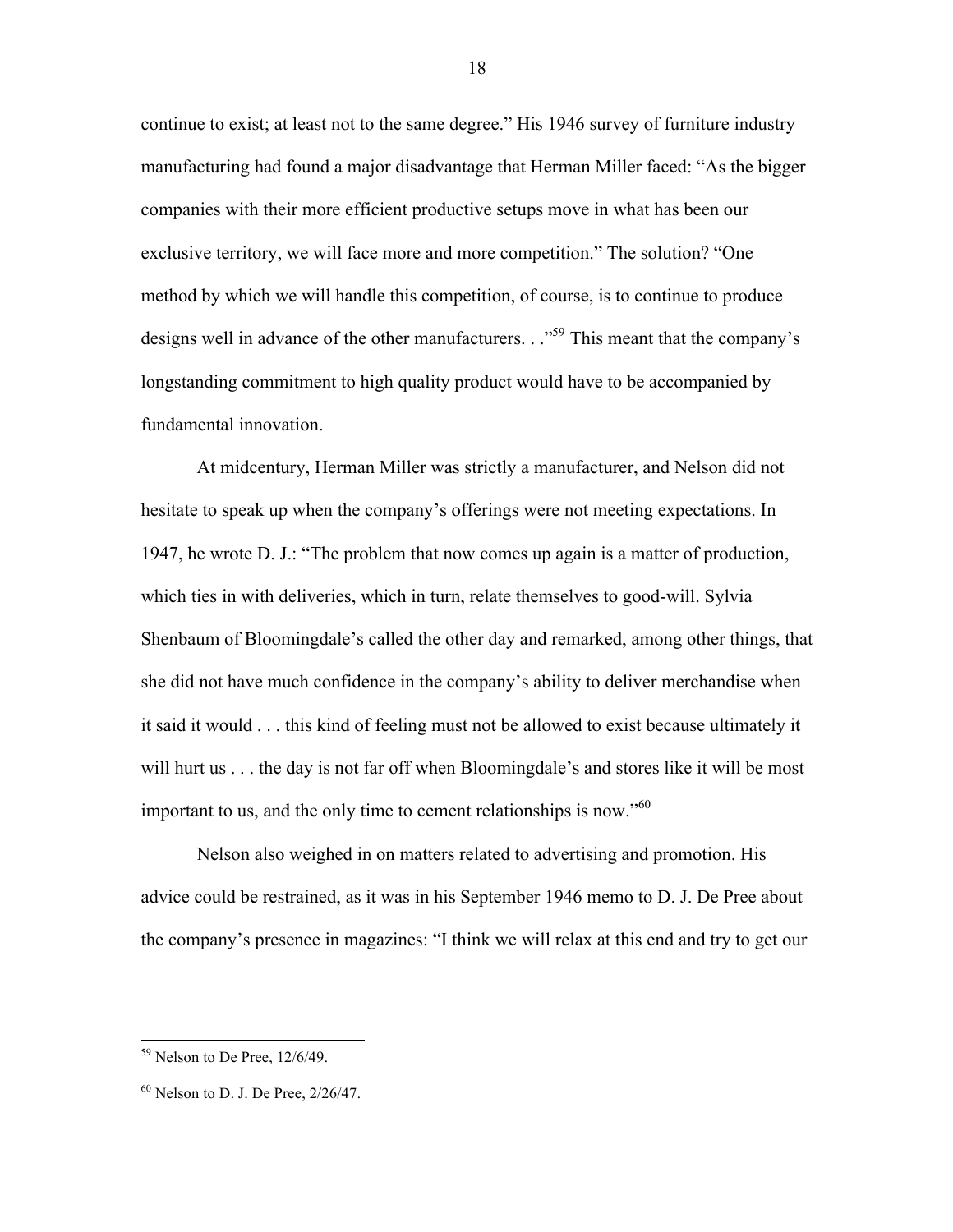publicity when we have something to publicize."<sup>61</sup> Nelson's role regarding advertising was greeted, not resisted." As to announcements and advertising," wrote D. J., "I surely would like to have you do everything that you are able to do at your end.<sup>562</sup> In 1947, Nelson dug in regarding, of all things, the choice of a photographer. D. J.'s preference was for a Grand Rapids-based photographer, and Nelson argued in favor of one from New York. Nelson saw that choice as not trivial, but rather as an indicator of the company's strategy, reputation, and integrity: "We make a line of furniture which is high in price and is equally high in quality. Everything the company does, therefore, in its relation with possible buyers, has to conform with this situation." Then he proceeded to the question at hand: "our catalog, for instance, simply cannot be the haphazard collection of bad photographs, badly printed, that we have in the catalog, nor can the photographs themselves be of ordinary commercial quality because the furniture is not of ordinary commercial quality."<sup>63</sup> Even when upset, Nelson's use of "we" and "our" showed De Pree the extent of his identification with the firm.

Nelson could really turn the knife, too: "If Herman Miller's existence is based on the assumption that it can find enough buyers for our expensive and high quality products it cannot then turn around and use the methods appropriate only for a borax manufacturer when it promotes that product."<sup>64</sup> D. J. De Pree may have been taken aback, and even slightly offended by Nelson's rants, but had the big picture understanding that such

 $61$  Nelson to D. J. De Pree,  $9/6/46$ .

 $62$  De Pree to Nelson,  $10/3/46$ .

 $63$  Nelson to De Pree,  $2/26/47$ .

 $64$  Nelson to De Pree,  $2/26/47$ .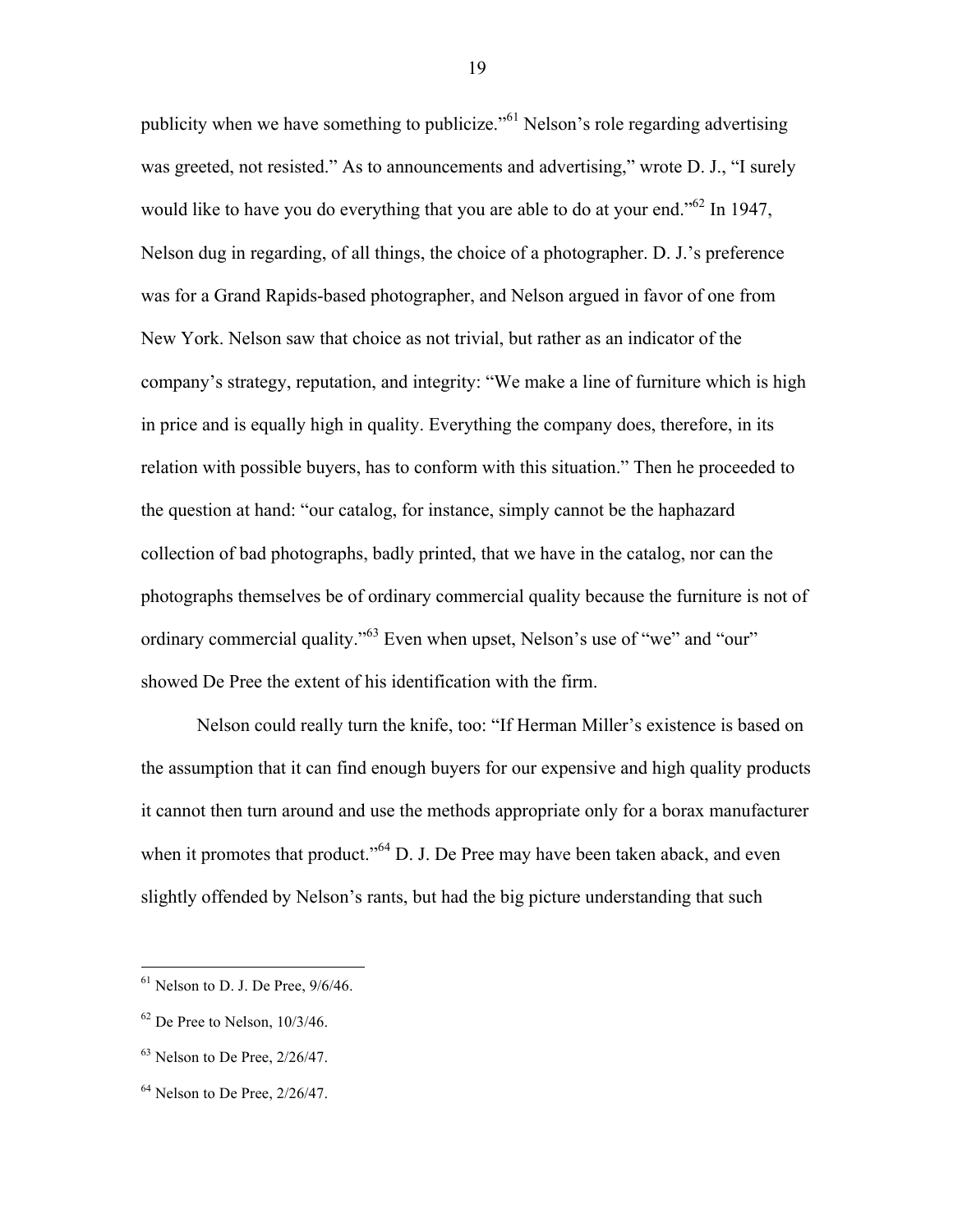external viewpoints, even expressed in such over-the top fashion, could enhance the company's prospects.

Summing up what would become the company's approach for the rest of the century, Nelson wrote "Our success stems more from deviating than from conforming."65 "Our" success. This was no mere transactional relationship. Nelson took personal responsibility for the success of this organization, and contributed broadly toward that end. "Designers have been, and are, a part of this business," he would write in the late 1950s, "involved in not only design, but in marketing, financing, manufacturing and general management."<sup>66</sup> And the organization gave this external figure a key voice in the company's strategic path. Representing design, Nelson had a seat on the company's executive committee by the mid-1950s. $^{67}$  In 1957, D. J. DePree said that he was satisfied that the designers were "tremendously concerned with the product, the customer, and the image of Herman Miller."<sup>68</sup>

Perhaps George Nelson's greatest impact was as a recruiter. Through Nelson, esteemed designers such as Charles Eames, Alexander Girard, and Isamu Noguchi came into the orbit of the company. In addition to acting as recruiter, Nelson would provide his views on appropriate compensation (royalties) to "outside designers" such as Eames.<sup>69</sup>

Eames, one of the twentieth century's premiere designers, was the key recruit, beginning working with Herman Miller in 1946. Although Nelson was based in New

 $65$  Nelson memo  $5/3/50$ .

<sup>66</sup> Hugh De Pree, "Attitudes on Design," December 1959.

 $67$  D. J. De Pree, "The Management of Design"

<sup>&</sup>lt;sup>68</sup> Hugh De Pree, "Attitudes on Design."

 $69$  Nelson to De Pree,  $7/30/46$ .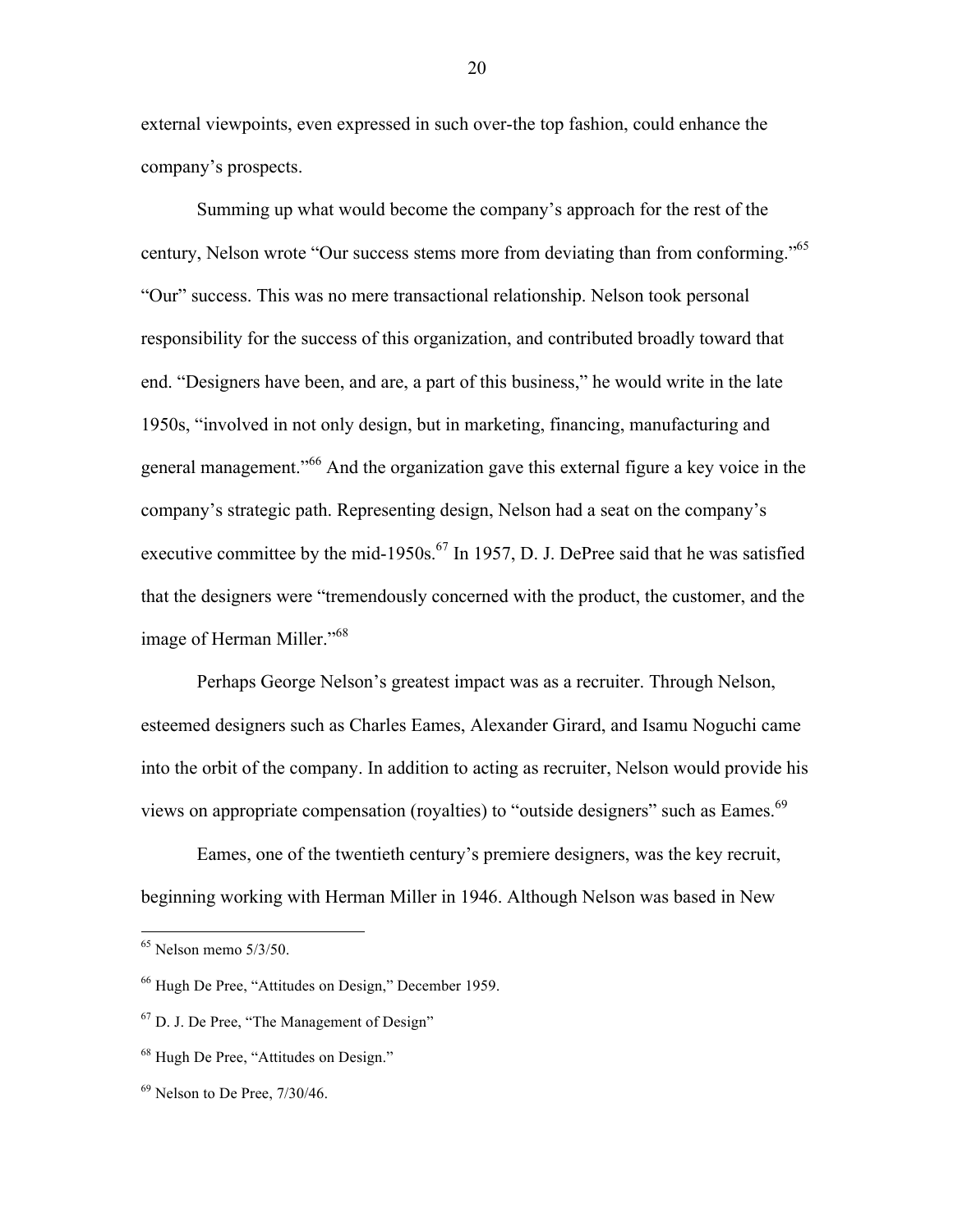York and Eames in Los Angeles, by the end of the 1950s, Nelson and Eames had designed nearly 2,000 pieces for the company.<sup>70</sup>

Thus began a series of relationships that would continue as the company shifted its emphasis to office furniture, including Robert Probst's "action office" (which featured the cubicle) in the 1960s and 1970s. A pattern was set: The search for the best idea would often lead the company beyond its walls. The division of labor involved the designer deciding what to make, and the company would make it. Along the way, designers would lead the company in directions unimagined by the company's management.<sup>71</sup> Herman Miller would be the leading American furniture maker, and the gold standard for design.

# **Conclusion**

The past ten years have brought a profusion of scholarship, much of it associated with Richard Florida, exploring the "creative class" and the correlation of its presence with regional economic vitality.<sup>72</sup> Florida, who has published widely on the development of high-tech regions, describes the preferences of scientists, artists, engineers, etc. and offers prescriptions on how regions can best attract them. Western Michigan, where Herman Miller is headquartered, has not been one of the urban enclaves supposedly favored by the creative class. Grand Rapids, which once was the nation's "furniture capital," and in

 <sup>70</sup> Hugh De Pree, "Attitudes on Design," December 1959: 4.

<sup>71</sup> An excellent appraisal of the work of these designers is J. R. Berry, *Herman Miller: The Purpose of Design* (New York, 2004).

<sup>72</sup> Richard Florida, *Rise of the Creative Class: And How It's Transforming Work, Leisure, Community, and Everyday Life* (Basic Books, 2004).